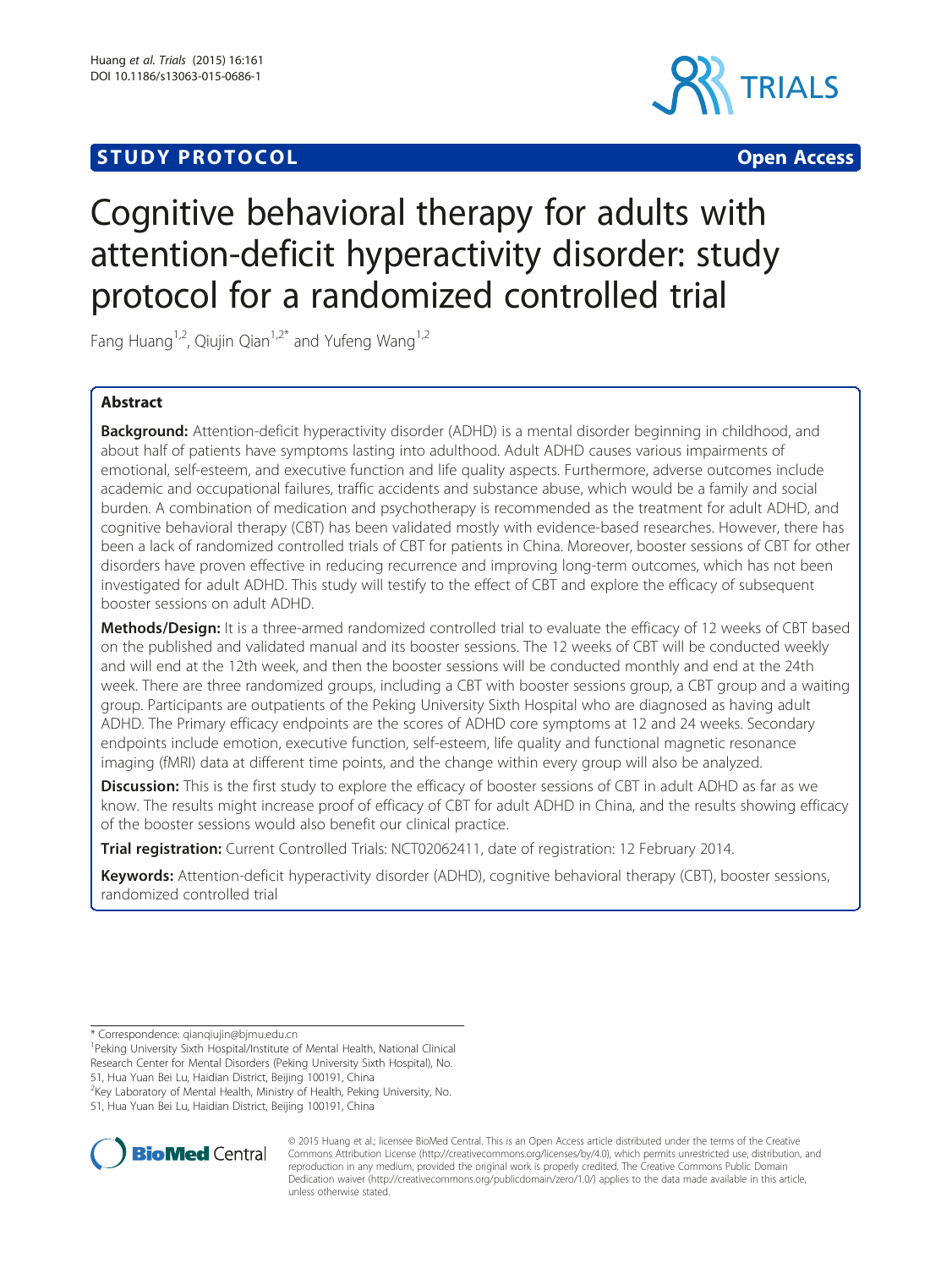# Background

Attention-deficit hyperactivity disorder (ADHD) begins in childhood [[1\]](#page-6-0), and 50% of patients have symptoms lasting into adulthood [\[2\]](#page-6-0). The prevalence of adult ADHD is about 5% [[3](#page-6-0)]. There are different adverse outcomes along with adult ADHD including comorbidities as depression and anxiety; cognitive function impairment; social dysfunctions such as procrastination, dropping out of school, and being laid off; increasing rates of traffic accidents; substance abuse; and decreases in quality of life [\[4](#page-6-0)-[8](#page-6-0)]. This disease could cause a great burden of society, and the human capital value was reported as \$4,336 per worker for a single year in the United States [\[9](#page-6-0)]. The clinical treatment guideline recommends a combination of medication and psychotherapy as the first line therapy method for adult ADHD [\[10,11](#page-6-0)], and the cognitive behavioral therapy (CBT) has been validated mostly with evidence-based researches [[12-15\]](#page-6-0).

The efficacy of CBT in adult ADHD has been proven in several randomized studies on the aspects of core symptoms, emotion, self-esteem and time-management strategies [[12-15](#page-6-0)]. Studies also found the efficacy of CBT was superior to relaxation with educational support [[13\]](#page-6-0) and computerized cognitive training [\[16](#page-6-0)]. Compared with medication, CBT could also improve patients' ADHD symptoms without previous medical treatment, which might suggest that the mechanism of CBT did not fully rely on medication [[14\]](#page-6-0). However, the previous studies mainly focused on some selected aspects of CBT's efficacy, and the multidimensional impairments that proved to be prominent for adult ADHD patients [\[4](#page-6-0)-[8\]](#page-6-0) had not been tested in the same group of subjects, which left the measurement of CBT's efficacy remaining to be explored [\[17](#page-6-0)]. Our group's self-control study also found preliminary evidence of the efficacy of 12 weeks of CBT in a Chinese population [\[18,19](#page-6-0)], which needs to be further validated in a randomized controlled study.

A review of CBT studies for adult ADHD emphasizes that evidence of long-term outcomes is limited [\[17](#page-6-0)]. Through the follow-up of treated patients from our group study, which only used 12 weeks of CBT as described in the manual [\[18](#page-6-0)], we found that patients forgot the skills they learned in CBT and had difficulties in applying them into practice in real life. The booster sessions were previously used in behavior therapy to achieve sustaining results, and a review of 30 clinical trials concluded that the booster sessions were useful in maintaining behavioral change [\[20](#page-6-0)]. With regard to CBT, according to studies covering depression [[21,22](#page-6-0)], bipolar disorder [[23\]](#page-6-0), panic disorder [[24\]](#page-6-0) and binge eating disorder [\[25](#page-6-0)], providing the booster sessions or the maintaining treatment after the completion of CBT would reduce the recurrence rate and benefit the longterm effect. Furthermore, the latest meta-analyses found that CBT with booster sessions was more effective and had more sustainable outcomes for children with mood or anxiety disorders [\[26](#page-7-0)]. To date, three CBT studies for adult ADHD have included periods as booster sessions [[13,14](#page-6-0)[,27\]](#page-7-0); however, the specific effects of this process have not been investigated. In Safren's study, there is an optional session that contains review and summary of the previous lessons [\[13](#page-6-0)]. There were two booster sessions in Weiss's research at 15 and 20 weeks [\[14](#page-6-0)], and 10 booster sessions monthly in Philipsen's study protocol after 12 weeks of group therapy [[27\]](#page-7-0). None of these above studies considered these periods as separate from the treatment or explored their role in the integrated treatment.

The integration of known CBT interventions for other disorders in adult ADHD remain to be explored [\[17](#page-6-0)]. So, we wonder whether the booster sessions could help CBT in fulfilling the skill-teaching and practicing missions, thereby prolonging the efficacy for adults with ADHD. This study is conducted to test whether CBT is effective in the treatment of attention-deficit and emotional, executive and social impairments due to ADHD in a randomized controlled design and to explore the role booster sessions played in the CBT process.

### Objectives/hypotheses

The primary research questions are as follow: (1) Is CBT effective in the treatment of adult ADHD and related problems? and (2) Is the treatment effect of CBT with booster sessions superior to that of CBT only?

There are still other questions: (1) Would booster sessions improve the patients' satisfaction at evaluation? The subjective evaluation would reflect the acceptability of the treatment, especially in psychotherapy, and these measurements might reflect factors that work other than outcomes of scales or behavioral tests [[15,](#page-6-0)[28](#page-7-0)]. (2) Are there some significant factors that can predict or influence the outcome, including symptom severity, comorbidity, social and economic status, and neuropsychological or neuroimaging biological markers? The role of baseline situations in CBT for adult ADHD remains unclear, and the possible biological markers might benefit finding the "working factors" in CBT [[17](#page-6-0)[,29,30\]](#page-7-0). (3) Would the effects of CBT cause some neuroimaging changes? The neuroimaging methods would provide the biological evidence of treatment and benefit exploring the mechanism of psychotherapy [[29](#page-7-0)]. (4) Finally, considering the limited evidence of long-term effects [[17](#page-6-0)[,30\]](#page-7-0), how long the outcomes last would also be evaluated.

The hypothesis of this study is that CBT reduces ADHD symptoms compared to nonintervention, and CBT with booster sessions reduces more ADHD symptoms compared to CBT only.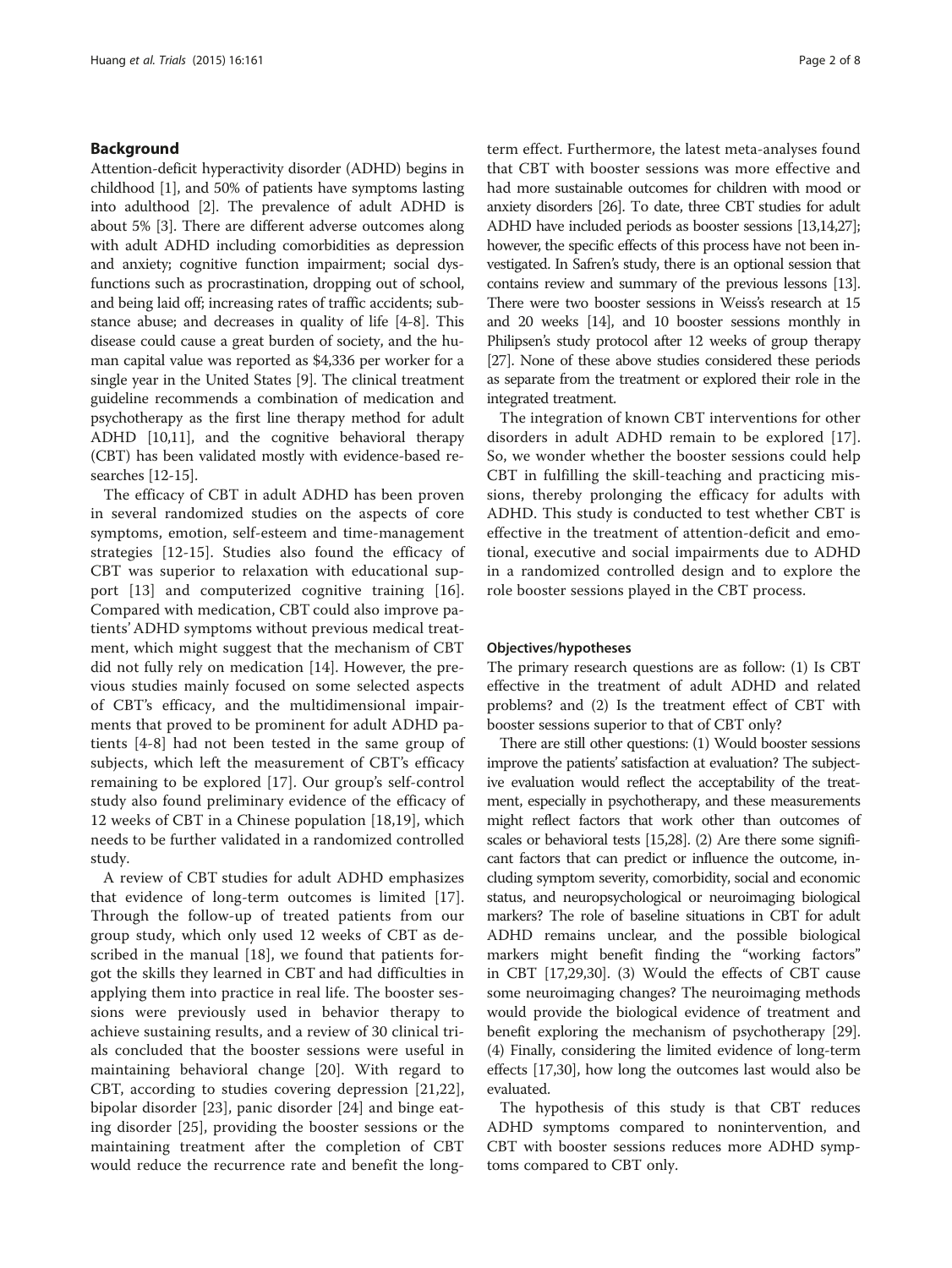# Methods/Design

# Study design

We use a three-armed study design in order to evaluate the effect of CBT on ADHD adults compared with no intervention condition and the effect of 12 weeks CBT with booster sessions versus 12 weeks CBT only. There are three randomized groups, including a CBT with booster sessions group (group 1), a CBT group (group 2) and a waiting group (group 3).

The primary and secondary outcomes will be evaluated at baseline (T1), after 12 weeks of treatment (T2) and after three booster sessions, which is at 24 weeks (T3). Moreover, two ADHD symptom evaluation scales and two emotion evaluation scales will be rated weekly during the 12 weeks of treatment in order to monitor the changes. Patients of the CBT with booster sessions group (group 1) will be followed up at 36 weeks and 48 weeks. Furthermore, the follow-up will be conducted at 24 weeks, 36 weeks and 48 weeks for patients of the CBT group (group 2), and will be at 12 weeks for the waiting group (group 3) patients (Figure 1). Considering the interest of the waiting group patients, on request, we will provide them with 12 weeks of CBT at no charge after the study.

This study is conducted in the Peking University Sixth Hospital and funded by Beijing Municipal Science and Technology Commission. The research is based on good clinical practice standards (GCP) and the CONSORT statement [\[31,32\]](#page-7-0), which received ethics approval from Ethics Committee of the Sixth Hospital of Peking University ((2013) Ethics review number (42)). It has been registered in ClinicalTrials.gov (NCT02062411).

# Intervention

In this study, 12 weeks of CBT is being conducted according to a published and validated [\[12,13\]](#page-6-0) manual (Mastering Your Adult ADHD: A Cognitive-Behavioral Therapy Approach, Safren SA, Perlman CA, Sprich S, Otto MW, 2005) [[33](#page-7-0)]. The original manual consisted of three core modules and two optional modules, and we put all five modules into practice. The first part (five sessions) consists of psychoeducation; supportive relationships; and organizational skills such as using a calendar system, breaking tasks into small steps and evaluating the benefits and shortcomings of choices. The second part (two sessions) is mainly about coping with distractibility, including the skill to record distractive thoughts and management of the surroundings.

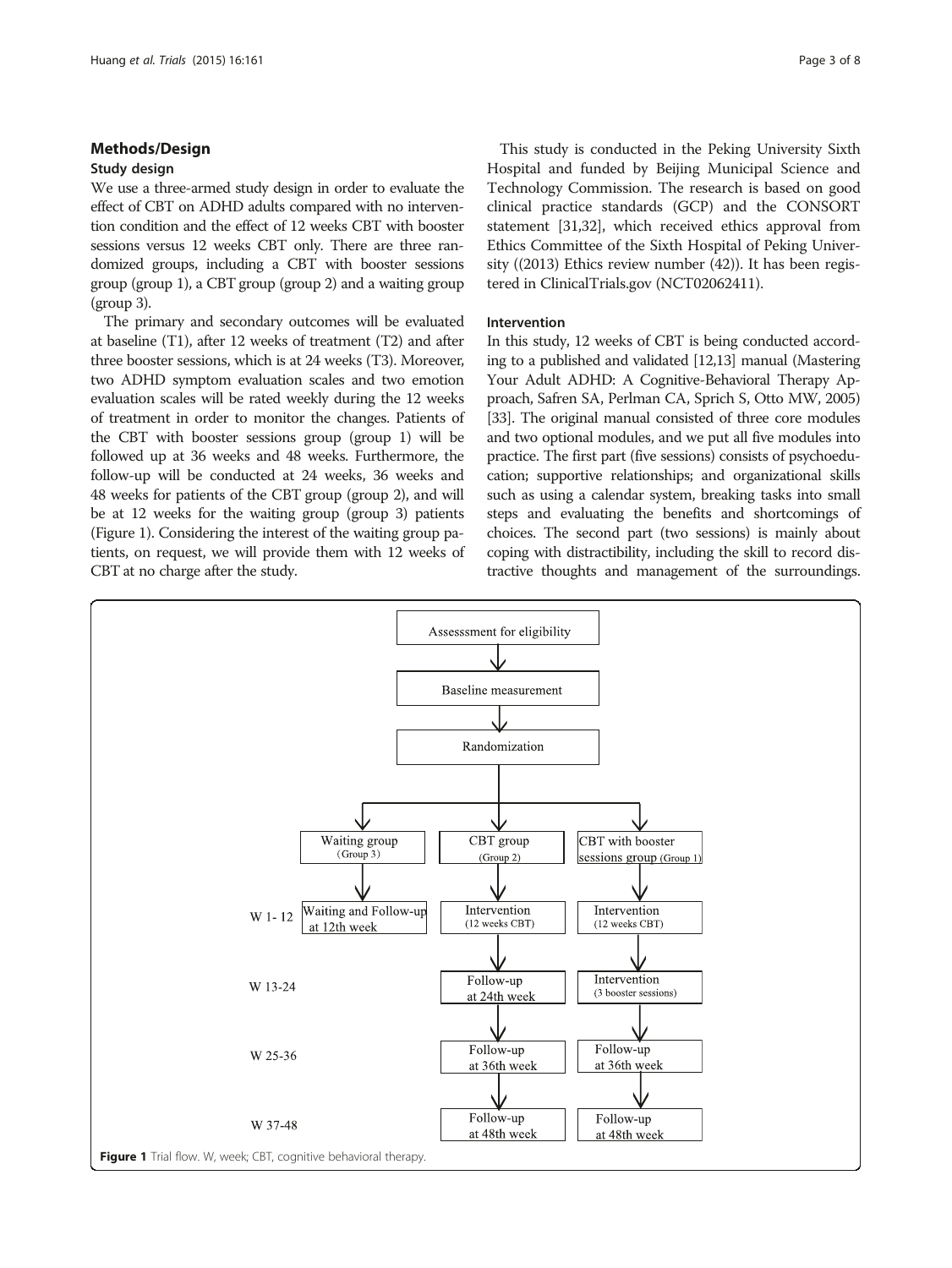The third part (three sessions) is cognitive restructuring, which helps patients identify the maladjusted automatic thoughts and change them into adaptive ones. The last part (two sessions) includes dealing with procrastination with all the learned skills and summary. All the 12 sessions are conducted once a week at weekends. The English manual was translated into Chinese by our group's senior psychiatrists who received psychotherapy training, and the Chinese edition was applied to two different groups of patients in selfcontrol studies, which was effective for reducing ADHD symptoms and improving everyday life executive function, self-esteem and life quality [\[18,19\]](#page-6-0).

The booster sessions are designed according to the definition of booster sessions in studies of ADHD [\[13,14,](#page-6-0)[27](#page-7-0)] and other diseases [[21-25\]](#page-6-0), the main goal of which is consolidating the skills learned and developing strategies dealing with recurrence or relapse. Thus, the booster sessions in the present study contain the induction of the first three parts above and practicing activities based on the patients' questions in the real world. The first booster session includes a summary of the first organizational part of the 12-week manual. It also includes other important time-management skills such as goal setting, reward system and authorizing others [[34](#page-7-0)], and a discussion of the practice questions through role-play. The second booster session consists of the summary of the distractibility part, the discussion of the relationship between distractibility and procrastination, and making a self-coping list. The last booster session includes a summary of the cognition part, the discussion of automatic thoughts of real situation by role-play, and the relationship between automatic thoughts and procrastination. These three booster sessions are conducted monthly after the complement of 12 weeks of CBT.

# Participants

The subjects mainly are outpatients of the Peking University Sixth Hospital. Patients who read the recruitment on the internet, come to the outpatient service and meet the inclusion criteria will also be included. All subjects will be fully informed about the research before being asked to sign the informed consent form.

Patients with adult ADHD are recruited. With regard to the former treatment, we include people who have been stable on medications for adult ADHD for at least 2 months (drug dose was adjusted within 10% in last two months [[13](#page-6-0)]). The key inclusion criteria include the following:

- 1. Outpatients from Peking University Sixth Hospital, who have received a diagnosis of adult ADHD through Conners' Adult ADHD Diagnostic Interview [\[35](#page-7-0)] based on Diagnostic and statistical manual of mental disorders, Fourth Edition (DSM-IV).
- 2. Patients who are either medication naive or have been stable on medications (for the treatment of

ADHD, drug dosage adjustment in last two months was below 10% [\[12\]](#page-6-0)) for adult ADHD for at least 2 months.

Furthermore, patients with comorbidity that may influence the study outcomes or need extra treatment are excluded. Patients who are at risk for suicide, in unstable physical condition, or have received psychological treatment will be excluded. To make some cognition function assessments possible, people who are older than 45 years old or have intelligence quotient (IQ) less than 90 will be excluded. The key exclusion criteria include the following:

- 1. Severe major depression, clinically significant panic disorder, bipolar disorder, organic mental disorders, psychotic disorders, or pervasive developmental disorders
- 2. Age older than 45, which might influence outcomes of cognitive tests [\[36](#page-7-0)] or IQ less than 90 [\[12\]](#page-6-0)
- 3. Suicide risk
- 4. Unstable physical condition, which needs medical treatment prior to ADHD such as active hepatitis and angina pectoris
- 5. Prior or present participation in other psychological therapies.

# Outcome measures

The primary efficacy endpoint is an ADHD Rating Scale (ADHD-RS) [\[37](#page-7-0)] score at 12 and 24 weeks. We will measure the different scores between the waiting group (group 3) and the CBT group (group 2) at 12 weeks to prove the effect of 12 weeks CBT on adult ADHD, and between the CBT with booster sessions (group 1) and the CBT group (group 2) at 24 weeks to explore the effect of booster sessions.

The main secondary endpoints will include the following:

- ADHD symptoms (Conners Adult ADHD Rating Scale Self-report Screening Version [\[38\]](#page-7-0)) at 2, 3, 4, 5, 6, 7, 8, 9, 10, 11, 36, 48 weeks
- Emotional symptomatology (Self-rating Anxiety Scale [\[39\]](#page-7-0), Self-rating Depression Scale [[40](#page-7-0)]) at 2, 3, 4, 5, 6, 7, 8, 9, 10, 11, 12, 24, 36, 48 weeks
- Executive function (Behavior Rating Inventory of Executive Function-Adult Version (BRIEF-A) [[41](#page-7-0)], Cambridge Neuropsychological Testing Automated Battery (CANTAB) [[42](#page-7-0)] at 12, 24, 48 weeks
- Impulsiveness (Barratt impulsiveness scale [\[43\]](#page-7-0)) at 12, 24, 48 weeks
- Self-esteem (self-esteem scale [\[44\]](#page-7-0)) at 12, 24, 48 weeks
- Life quality (World Health Organization Quality of Life-Brief Version [\[45\]](#page-7-0)) at 12, 24, 48 weeks
- Neuroimaging (Brain Oxygenation Level Dependent Signal) at 12 weeks.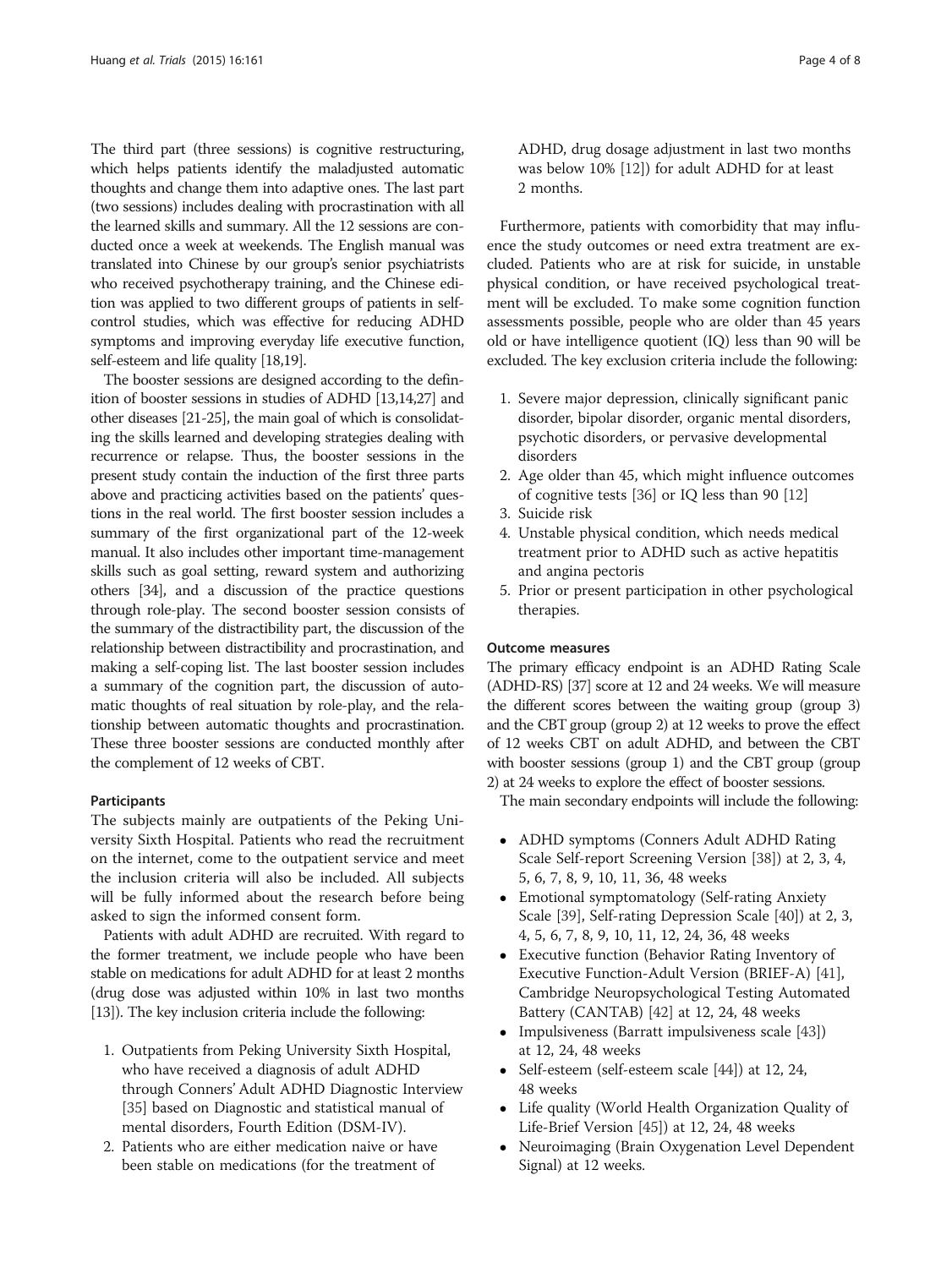We summarized the tools and the assessing time points in Table 1. The reasons we used these instruments to measure the efficacy are explained below. Since the ADHD symptoms are the main target of treatment and this manual was specifically designed for ADHD, the measurement of core ADHD symptoms is significant for confirming the effect of CBT. And the level of impulsiveness may manifest the core impairment of ADHD [\[46\]](#page-7-0). It was reported that emotional disorders were common for adult ADHD as comorbidities (the lifetime comorbid rates were 19.4% for generalized anxiety disorder and 28% for major depression [[47](#page-7-0)]) and 32% of ADHD adults had emotional dysregulation [\[48\]](#page-7-0), which makes it important to monitor the change of emotion during the intervention. Furthermore, the latest meta-analysis proved that CBT was effective for depression and anxiety [[49\]](#page-7-0), so the emotional results would be positive. The executive function of ADHD adults was reported to be impaired [[50](#page-7-0)], and the BRIEF-A and the CANTAB could test both the ecological and practical aspect [\[51](#page-7-0)]. Moreover, the levels of selfesteem and life quality of ADHD adults were also proven to be lower than those of normal controls [\[52,53](#page-7-0)]. Additionally, the neuroimaging method as well as the neuropsychological tests could help identify the potential endophenotypic biomarkers that reflect or predict the outcomes of CBT, which would provide a strong evidence of the efficacy of psychotherapy [[29](#page-7-0)]. Given the main consideration of core symptoms and the relatively great change of emotion [\[12,18,19](#page-6-0)], these were tested frequently. Furthermore, other aspects were evaluated, as done in previous studies [\[12](#page-6-0)-[16](#page-6-0)[,27\]](#page-7-0), at three main endpoints, which were before treatment, after CBT and after booster sessions, whereas imaging was conducted at the end of 12 weeks because the efficacy of 12 weeks of CBT on brain functions had not been tested in adult ADHD as had been done in other studies [[54,55\]](#page-7-0).

|  |  | Table 1 Instruments applied at different time points |  |  |  |  |  |
|--|--|------------------------------------------------------|--|--|--|--|--|
|--|--|------------------------------------------------------|--|--|--|--|--|

#### Blinding and quality control

There is an independent statistician who conducts the randomization of patients and analyzes the research results. The participants and endpoint assessors are kept blind during the study. Only the principal investigator is informed of the randomization results at first, and the psychotherapists are told when the 12 weeks of CBT is completed.

There are two psychiatrists who conduct the CBT and they have received same systematic psychotherapy training, including CBT training. They received psychological training courses held by the Peking University Sixth Hospital and the Chinese Psychological Society. One psychiatrist is in charge of the therapy, and the other is the recorder who writes down all the sessions. There also are two supervisors, including a psychiatrist and a psychotherapist. Regular discussion and supervision are conducted during the study. The assessors are mainly postgraduate students of psychiatry, and they are trained to use all the measurement tools and the consistency is rated.

The principal investigator monitors the research progress and ensures all the steps are taken according the original protocol, and the Ethics Committee supervises the interests of subjects such as safety and confidentiality.

#### Power

It is a noninferiority randomized controlled study, and the primary outcome measure is the mean difference of the ADHD-RS scores between groups. Since there was no relevant study that included booster sessions for adult ADHD, we used the results of a self-controlled preliminary experimental study. At baseline, the score of the ADHD rating scale was  $29.80 \pm 7.67$  (n = 15), after CBT the score was  $17.22 \pm 7.62$  (n = 18), and after booster sessions the score was  $10.56 \pm 4.98$  (n = 16). We assume the drop-out rate is 10%, because the previous studies showed good compliance, and the outpatients are willing to

| Instruments    | <b>Baseline</b> | Week 2 to 11 | Week 12  | Week 24  | Week 36  | Week 48  |
|----------------|-----------------|--------------|----------|----------|----------|----------|
| ADHD-RS        | $\times$        | $\times$     | $\times$ | $\times$ | $\times$ | $\times$ |
| CAARS          | $\times$        | $\times$     | $\times$ | $\times$ | $\times$ | $\times$ |
| SAS            | $\times$        | $\times$     | $\times$ | $\times$ | $\times$ | $\times$ |
| SDS            | $\times$        | $\times$     | $\times$ | $\times$ | $\times$ | $\times$ |
| <b>BRIEF-A</b> | $\times$        |              | $\times$ | $\times$ |          | $\times$ |
| CANTAB         | $\times$        |              | $\times$ |          |          |          |
| <b>BIS</b>     | $\times$        |              | $\times$ | $\times$ |          | $\times$ |
| <b>SES</b>     | $\times$        |              | $\times$ | $\times$ |          | $\times$ |
| WHOQOL-BRIEF   | $\times$        |              | $\times$ | $\times$ |          | $\times$ |
| fMRI           | $\times$        |              | $\times$ |          |          |          |

ADHD-RS, ADHD Rating Scale; CAARS, Conners Adult ADHD Rating Scale Self-report Screening Version; SAS, Self-rating Anxiety Scale; SDS, Self-rating Depression Scale; BRIEF-A, Behavior Rating Inventory of Executive Function-Adult Version; CANTAB, Cambridge Neuropsychological Test Automatic Battery; BIS, Barratt impulsiveness scale; SES, self-esteem scale; WHOQOL-BRIEF, World Health Organization Quality of Life-Brief Version; fMRI, functional magnetic resonance imaging.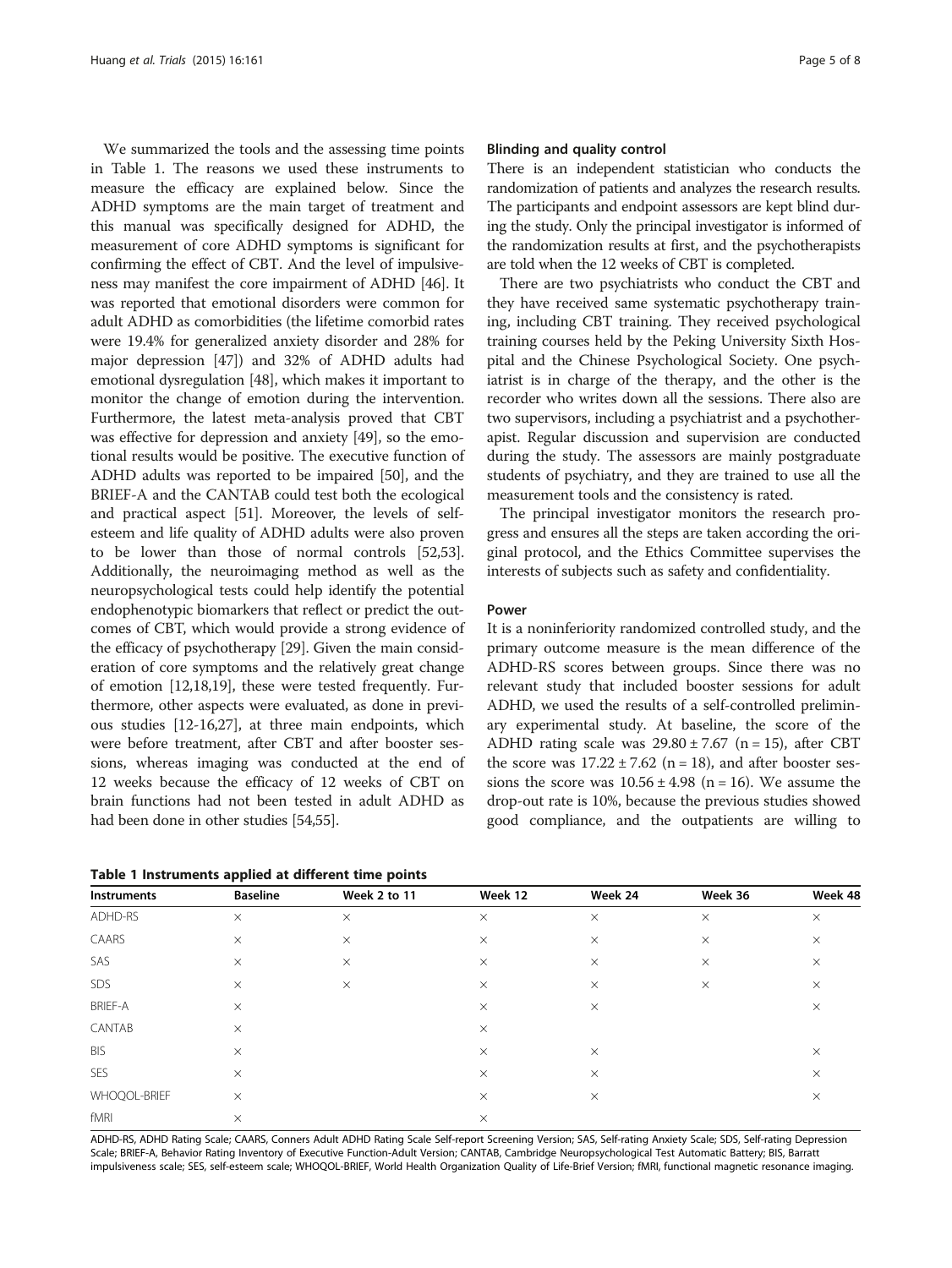participate [[18](#page-6-0),[19](#page-6-0)]. So with the power of 80% and alpha of 5% and based on the formula  $(n = 2[(tα + tβ)*σ/δ]^{2}$ , n means number of subjects, tα means t value of alpha, tβ means t value of beta, σ means population standard deviation, δ means deviation), the sample size is about 73 subjects including 15 patients in the waiting group (group 3), 29 in the CBT group (group 2), and 29 in the CBT with booster sessions group (group 1). The numbers of subjects varied in the three groups since the deviations  $(\delta)$  of ADHD-RS scores after 12 week CBT and after booster sessions were different. Considering the real situation with recruitment, we separated it into three batches, with a total of 21, 24 and 28 subjects for one time (Table 2).

#### Statistical analysis

The main analysis is a two-group ANCOVA of ADHD symptoms, emotional symptomatology, executive function, impulsiveness, self-esteem and life quality at all time points with baseline scores as covariates. To estimate the changes with time in every group, the repeated measures ANOVA will also be used. Furthermore, the neuroimaging data will be analyzed based on a voxel-by-voxel method and the general linear model with a one group by two time points design after pre-processing procedures. The statistics is based on intent-to-treat (ITT) analysis, and the last observation carried forward (LOCF) will be used to address the missing data.

The primary endpoints analysis is ANCOVA with ADHD-RS scores at 12 and 24 weeks separately as dependent variables and baseline ADHD-RS scores as covariates. Other variables that have correlation with ADHD-RS scores and clinical meanings will also be considered for covariates such as gender, age, IQ and education.

# **Discussion**

This is the first study to explore the efficacy of booster sessions of CBT in adult ADHD as far as we know. In this study, we hypothesize that the 12 weeks of CBT will affect core symptoms and other functions for patients compared to waiting group, and that the booster sessions could improve and prolong these effects compared with patients who receive CBT with no booster sessions.

Table 2 Numbers of subjects in three batches of the study

| <b>Batch</b> | Group 1 | Group 2 | Group 3         | <b>Total</b> |  |  |  |
|--------------|---------|---------|-----------------|--------------|--|--|--|
|              |         |         |                 | 21           |  |  |  |
| 2            | 8       | 8       | 8               | 24           |  |  |  |
| 3            | 14      | 14      | $\qquad \qquad$ | 28           |  |  |  |
| Total        | 29      | 29      | 15              | 73           |  |  |  |

Group 1: Cognitive behavioral therapy (CBT) with booster sessions group; Group 2: CBT group; Group 3: waiting group.

#### **Strengths**

This study has several strengths: (1) the randomized controlled design with three arms benefits the efficacy validation of using both 12 weeks of CBT and booster sessions in one study, which could be cost and time saving; (2) standardized diagnostic and assessment instruments including subjective self-rating scales, and objective computer-based (CANTAB) and neuroimaging evaluations; (3) the blind statistician and the same two psychotherapists who have received regular training and supervision; (4) the use of the CBT manual, which has been proven to be effective [[12,13](#page-6-0)]; and (5) the protocol was designed based on the CONSORT statement, is registered online, and is under the supervision of an Ethics Committee.

### Limitations

The exclusion of several comorbidities might narrow the scope of application of the results since comorbidity is common for adult ADHD patients and may reflect a more severe condition. Furthermore, the recruitment of patients from a single research center could also influence the sample representatives.

The design of the waiting group could not fully reflect the effect of intervention by comparison since the placebo effect could also play a role. So a control group with nondirective activities, such as group discussion and psychoeducation, might be more comparable. With the limitation of staff and resources in a single center, this strategy could be used in multicenter research.

The follow-up time in this study is 48 weeks (1 year), which could be insufficient for testifying to the prolonged effect of booster sessions. As the participants are outpatients, we would get the consent of subjects to allow future contact and follow-up.

The dropping-out rate might be a little optimistic based on the data of our group's previous studies. Since this study is funded and conducted in consecutive years, the sample could be more than we estimated.

# Direction for clinical practice and future study

In this study we aimed to explore the efficacy of CBT and its booster sessions for adult ADHD. The 12 weeks of CBT, which has proven effective abroad [[12,13](#page-6-0)], needs to be validated before applying it to the Chinese population. Furthermore, we evaluated its effect with various instruments covering core symptom, emotion, executive function, self-esteem, life quality, computerbased neuropsychological tests and neuroimaging scans. With all these tools, we could identify the aspects that CBT could influence and those it could not. It might be conducive for our understanding of the efficacy and mechanism of psychotherapy, which has remained unclear up to now [\[29](#page-7-0)].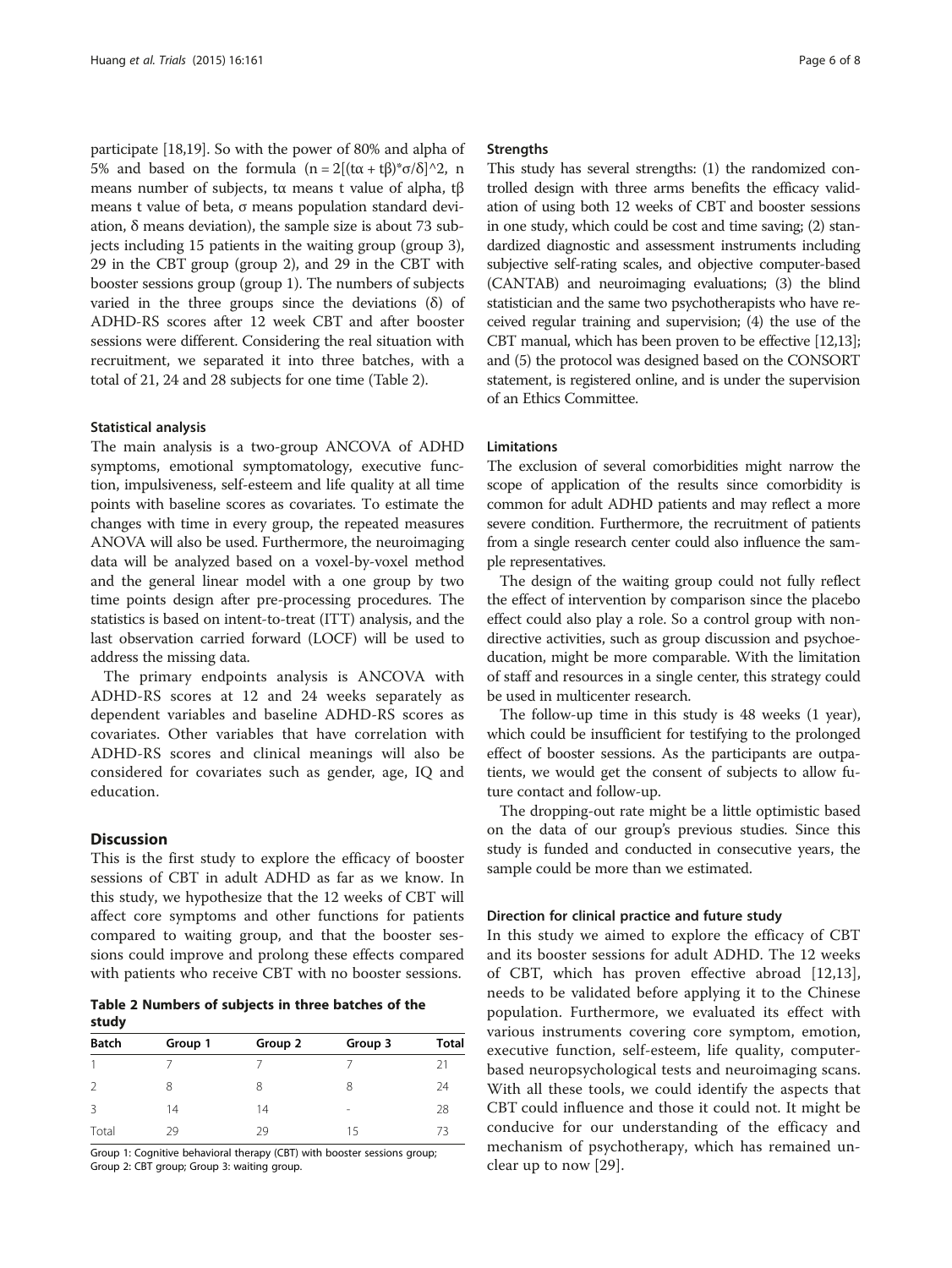<span id="page-6-0"></span>Moreover, the study of booster sessions might remind us to value the long-term effect [17] and the real benefit of patients. Since the effects we published in papers were only transient results for patients compared with their life, we need to switch our focus from research success to considering what patients really need. And the need of booster sessions were found through the interview with treated patients. The exploration of efficacy of the booster sessions could give us the answer as to whether adding a few more sessions could enhance and prolong the effect of previous therapy. Furthermore, if the results are positive, the method of attaching booster sessions to 12 weeks CBT could be beneficial, economical and practical.

In conclusion, future studies could explore CBT with booster sessions in a more representative sample with common comorbidities and from several centers and should include a control group to avoid the placebo effect. Such a study might further prove the efficacy of CBT for adult ADHD in China, and evidence of booster session efficacy would also benefit our clinical practice.

### Trial status

Recruitment is ongoing and began in October 2013. The first patient was randomized in October 2013. As of June 2014, 66% have been randomized, and the trial is expected to be completed in July 2016.

#### Abbreviations

ADHD: attention-deficit hyperactivity disorder; ADHD-RS: ADHD Rating Scale; BRIEF-A: Behavior Rating Inventory of Executive Function-Adult Version; BIS: Barratt Impulsiveness Scale; CAARS: Conners Adult ADHD Rating Scale Self-report Screening Version; CANTAB: Cambridge Neuropsychological Testing Automated Battery; CBT: cognitive behavioral therapy; DSM-IV: Diagnostic and Statistical Manual of Mental Disorders, Fourth Edition; fMRI: functional magnetic resonance imaging; GCP: good clinical practice; ITT: Intent-to-treat (ITT) analysis; LOCF: last observation carried forward; SAS: Self-rating Anxiety Scale; SDS: Self-rating Depression Scale; SES: Self-esteem Scale; WHOQOL-BRIEF: World Health Organization Quality of Life-Brief Version.

#### Competing interests

The authors declare that they have no competing interests.

#### Authors' contributions

FH is responsible for data collection, manuscript writing, intervention implementing. QQ is responsible for the conception and design of the study, supervising the procedure and revising the manuscript. YW is responsible for the conception and design of the study and critical revision. All authors read and approved the final manuscript.

#### Acknowledgements

This study is funded by Beijing Municipal Science and Technology Commission (Z131107002213068), and the National Key Technology R&D Program (2015BAI13B01).

# Received: 9 January 2015 Accepted: 26 March 2015 Published online: 14 April 2015

# References

- 1. American Psychiatric Association. Diagnostic and statistical manual of mental disorders: DSM-5. 5th ed. Washington, DC: American Psychiatric Publishing; 2013.
- 2. Lara C, Fayyad J, de Graaf R, Kessler RC, Aguilar-Gaxiola S, Angermeyer M, et al. Childhood predictors of adult attention-deficit/hyperactivity disorder:

results from the world health organization world mental health survey initiative. Biol Psychiatry. 2009;65:46–54.

- 3. Willcutt E. The prevalence of DSM-IV attention-deficit/hyperactivity disorder: a meta-analytic review. Neurotherapeutics. 2012;9:490–9.
- 4. Barkley R, Murphy K, Fischer M. ADHD in adults: what the science says. New York: Guilford Press; 2008.
- 5. McGough JJ, Smalley SL, McCracken JT, Yang M, Del'Homme M, Lynn DE, et al. Psychiatric comorbidity in adult attention deficit hyperactivity disorder: findings from multiplex families. Am J Psychiatry. 2005;162:1621–7.
- 6. Chao CY, Gau SSF, Mao WC, Shyu JF, Chen YC, Yeh CB. Relationship of attention-deficit-hyperactivity disorder symptoms, depressive/anxiety symptoms, and life quality in young men. Psychiatry Clin Neurosci. 2008;62:421–6.
- 7. Klein RG, Mannuzza S, Olazagasti MAR, Roizen E, Hutchison JA, Lashua EC, et al. Clinical and functional outcome of childhood attention-deficit/ hyperactivity disorder 33 years later. Arch Gen Psychiatry. 2012;69:1295–303.
- 8. Biederman J, Petty CR, Ball SW, Fried R, Doyle AE, Cohen D, et al. Are cognitive deficits in attention deficit/hyperactivity disorder related to the course of the disorder? a prospective controlled follow-up study of grown up boys with persistent and remitting course. Psychiatry Res. 2009;170:177–82.
- Kessler RC, Lane M, Stang PE, Van Brunt DL. The prevalence and workplace costs of adult attention deficit hyperactivity disorder in a large manufacturing firm. Psychol Med. 2009;39:137–47.
- 10. Kendall T, Taylor E, Perez A, Taylor C, Grp GD. Guidelines diagnosis and management of attention-deficit/hyperactivity disorder in children, young people, and adults: summary of NICE guidance. Br Med J. 2008;337:a1239.
- 11. Volkow ND, Swanson JM. Clinical practice: adult attention deficithyperactivity disorder. N Engl J Med. 2013;369:1935–44.
- 12. Safren SA, Otto MW, Sprich S, Winett CL, Wilens TE, Biederman J. Cognitive-behavioral therapy for ADHD in medication-treated adults with continued symptoms. Behav Res Ther. 2005;43:831–42.
- 13. Safren SA, Sprich S, Mimiaga MJ, Surman C, Knouse L, Groves M, et al. Cognitive behavioral therapy vs relaxation with educational support for medication-treated adults with ADHD and persistent symptoms a randomized controlled trial. JAMA. 2010;304:875–80.
- 14. Weiss M, Murray C, Wasdell M, Greenfield B, Giles L, Hechtman L. A randomized controlled trial of CBT therapy for adults with ADHD with and without medication. BMC Psychiatry. 2012;12:30.
- 15. Bramham J, Young S, Bickerdike A, Spain D, McCartan D, Xenitidis K. Evaluation of group cognitive behavioral therapy for adults with ADHD. J Atten Disord. 2009;12:434–41.
- 16. Virta M, Salakari A, Antila M, Chydenius E, Partinen M, Kaski M, et al. Short cognitive behavioral therapy and cognitive training for adults with ADHD - a randomized controlled pilot study. Neuropsychiatr Dis Treat. 2010;6:443–53.
- 17. Knouse LE, Safren SA. Current status of cognitive behavioral therapy for adult attention-deficit hyperactivity disorder. Psychiatr Clin North Am. 2010;33:497–509.
- 18. Xiao-Li W, Shan Q, Tai-Sheng C, Yu-Feng W. A 12-week open-label trial for cognitive-behavioral therapy on adult attention-deficit/hyperactivity disorder. Chin Ment Health J. 2014;28:801–6 [Article in Chinese].
- 19. Fang H, Qiu-Jin Q, Yu-Feng W. An 24-week open-label trial for group cognitive behavioral therapy in adults with attention deficit hyperactivity disorder. Chin Ment Health J. 2014;28:907–12 [Article in Chinese].
- 20. Whisman MA. The efficacy of booster maintenance sessions in behaviortherapy - review and methodological critique. Clin Psychol Rev. 1990;10:155–70.
- 21. Stangier U, Hilling C, Heidenreich T, Risch AK, Barocka A, Schlosser R, et al. Maintenance cognitive-behavioral therapy and manualized psychoeducation in the treatment of recurrent depression: a multicenter prospective randomized controlled trial. Am J Psychiat. 2013;170:624–32.
- 22. Jarrett RB, Kraft D, Doyle J, Foster BM, Eaves GG, Silver PC. Preventing recurrent depression using cognitive therapy with and without a continuation phase - a randomized clinical trial. Arch Gen Psychiat. 2001;58:381–8.
- 23. West AE, Henry DB, Payuluri MN, Maintenance model of integrated psychosocial treatment in pediatric bipolar disorder: a pilot feasibility study. J Am Acad Child Adolesc Psychiatry. 2007;46:205–12.
- 24. White KS, Payne LA, Gorman JM, Shear MK, Woods SW, Saksa JR, et al. Does maintenance CBT contribute to long-term treatment response of panic disorder with or without agoraphobia? a randomized controlled clinical trial. J Consult Clin Psychol. 2013;81:47–57.
- 25. Schlup B, Munsch S, Meyer AH, Margraf J, Wilhelm FH. The efficacy of a short version of a cognitive-behavioral treatment followed by booster sessions for binge eating disorder. Behav Res Ther. 2009;47:628–35.